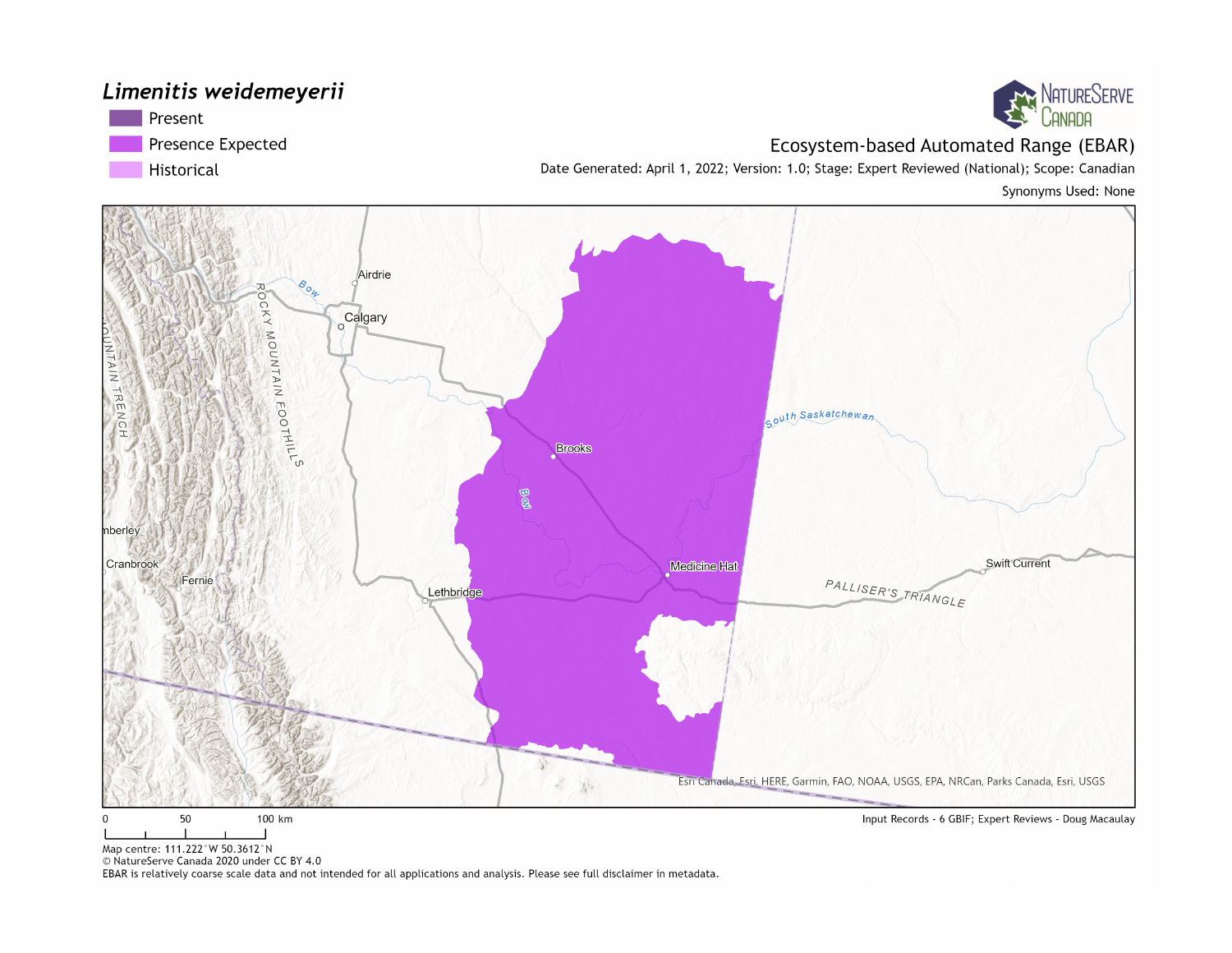

# **Ecosystem-based Automated Range (EBAR) Metadata**

### Species

| <b>National Scientific Name:</b>  | Limenitis weidemeyerii W. H. Edwards, 1861                                                                                                                                                                                                                                                               |
|-----------------------------------|----------------------------------------------------------------------------------------------------------------------------------------------------------------------------------------------------------------------------------------------------------------------------------------------------------|
| <b>Scientific Name Reference:</b> | Pohl, G.R. J-F. Landry, B.C. Schmidt, J.D. Lafontaine, J.T. Troubridge, A.D. Macaulay, E. van Nieukerken, J.R.<br>deWaard, J.J. Dombroskie, J. Klymko, V. Nazari and K. Stead. 2018. Annotated checklist of the moths and butterflies<br>(Lepidoptera) of Canada and Alaska. Pensoft Publishers. 580 pp. |
| <b>National English Name:</b>     | Weidemeyer's Admiral                                                                                                                                                                                                                                                                                     |
| <b>National French Name:</b>      | Amiral de Weidemeyer                                                                                                                                                                                                                                                                                     |
| <b>Element National ID:</b>       | 177682                                                                                                                                                                                                                                                                                                   |
| Element Global ID:                | 108328 (go to NatureServe Explorer)                                                                                                                                                                                                                                                                      |
| <b>Element Code:</b>              | IILEPL3030                                                                                                                                                                                                                                                                                               |
| <b>Endemism Type:</b>             | N                                                                                                                                                                                                                                                                                                        |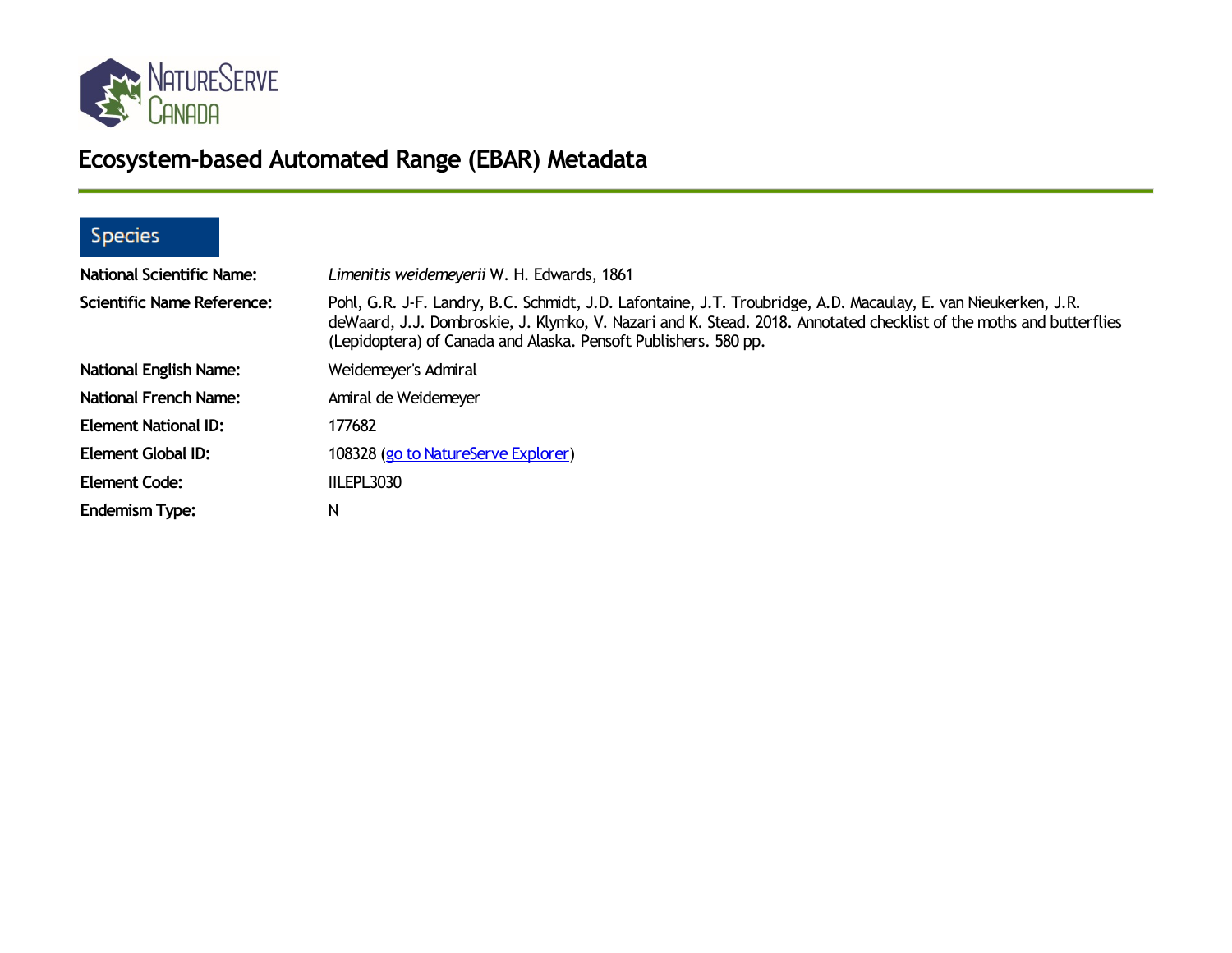### Rank/Status

| <b>Global Rank:</b>                   | G5 (reviewed June 14, 2016)                                                                                                                             |
|---------------------------------------|---------------------------------------------------------------------------------------------------------------------------------------------------------|
| National Rank (Canada):               | N3 (reviewed 2017)                                                                                                                                      |
| <b>Subnational Ranks (Canada):</b>    | $AB = S1$                                                                                                                                               |
| <b>National Rank (United States):</b> | N <sub>5</sub> (reviewed 1998)                                                                                                                          |
|                                       | Subnational Ranks (United States): AZ=SNR, CA=SNR, CO=S5, ID=S4, KS=SNR, MT=S5, ND=SNR, NE=S3, NM=SNR, NV=SU, OR=SNR, SD=SNR, TX=SNR, UT=SNR,<br>WY=SNR |
| <b>National Rank (Mexico):</b>        | None                                                                                                                                                    |
| <b>Subnational Ranks (Mexico):</b>    | None                                                                                                                                                    |
| <b>Canadian SARA Status:</b>          | Special Concern/Préoccupante (June 05, 2003)                                                                                                            |
| <b>Canadian COSEWIC Status:</b>       | Special Concern (May 04, 2012)                                                                                                                          |
| <b>US ESA Status:</b>                 | None                                                                                                                                                    |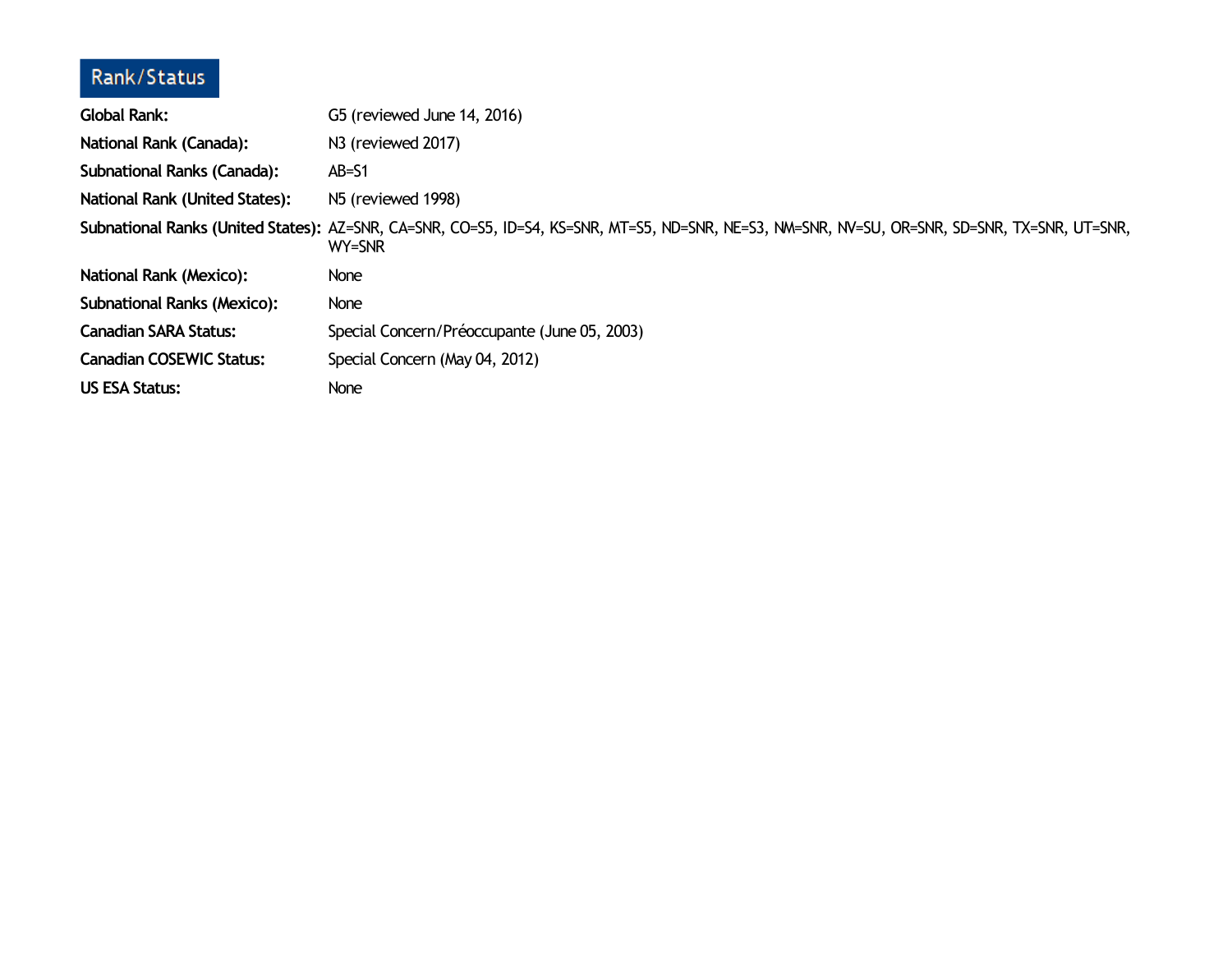## Range Map

| <b>Date Generated:</b>       | April 01, 2022                                                                                                                                                                                                             |
|------------------------------|----------------------------------------------------------------------------------------------------------------------------------------------------------------------------------------------------------------------------|
| <b>Version:</b>              | 1.0                                                                                                                                                                                                                        |
| Stage:                       | Expert Reviewed (National)                                                                                                                                                                                                 |
| Scope:                       | Canadian                                                                                                                                                                                                                   |
| Metadata:                    | Primary Species Name - Limenitis weidemeyerii W. H. Edwards, 1861<br>Input Records - 6 GBIF; Expert Reviews - Doug Macaulay                                                                                                |
| Comments:                    | Please see spatial data for reviewer comments.                                                                                                                                                                             |
| Disclaimer:                  | Please review our methods document before using EBAR.                                                                                                                                                                      |
|                              | EBAR range data are relatively coarse scale and appropriate for screening and education purposes, but are not intended<br>for all types of applications and analysis.                                                      |
|                              | The absence of data in any geographic areas does not necessarily mean that a species is not present.                                                                                                                       |
|                              | An ecoshape with a presence value does not necessarily mean that a species is present throughout the entire geographic<br>area.                                                                                            |
| <b>Presence Definitions:</b> | Present - the species is found within the ecoshape based on species observation data, Element Occurrences, Source<br>Features, Canadian Federal Critical Habitat, or expert opinion.                                       |
|                              | Presence Expected - expert opinion the species may be present, or the ecoshape overlapped with a range estimate or a<br>habitat suitability model.                                                                         |
|                              | Historical - all species occurrence data within the ecoshape contains observation data greater than 40 years old or an<br>Element Occurrence (EO) that was ranked as Extirpated or Historical (EO Rank of H, H?, X or X?). |
| <b>Map Projection:</b>       | North America Albers Equal Area Conic (WKID 4269)                                                                                                                                                                          |
| Credits                      |                                                                                                                                                                                                                            |
| <b>Suggested Citation:</b>   | NatureServe Canada, 2020. Ecosystem-based Automated Range (EBAR) for Limenitis weidemeyerii, Version 1.0, Expert<br>Reviewed (National) (Canadian Scope). Ottawa, Canada. Retrieved from [insert url] on [insert date]     |
| License:                     | Ecosystem-based Automated Range (EBAR) Project, Copyright NatureServe Canada 2021 under CC BY 4.0<br>(creativecommons.org/licenses/by/4.0/)                                                                                |
| Project Website:             | www.natureserve.org/natureserve-network/canada/biodiversity-data/ebar-range-mapping                                                                                                                                        |
| Contact:                     | ebar-kba@natureserve.ca                                                                                                                                                                                                    |
| <b>Input References:</b>     | GBIF - Global Biodiversity Information Facility (https://www.gbif.org)                                                                                                                                                     |
| <b>Reviewers by Taxa:</b>    | Fungus - Lichens - Andrea Schiller, Chris Lewis, Kendra Driscoll                                                                                                                                                           |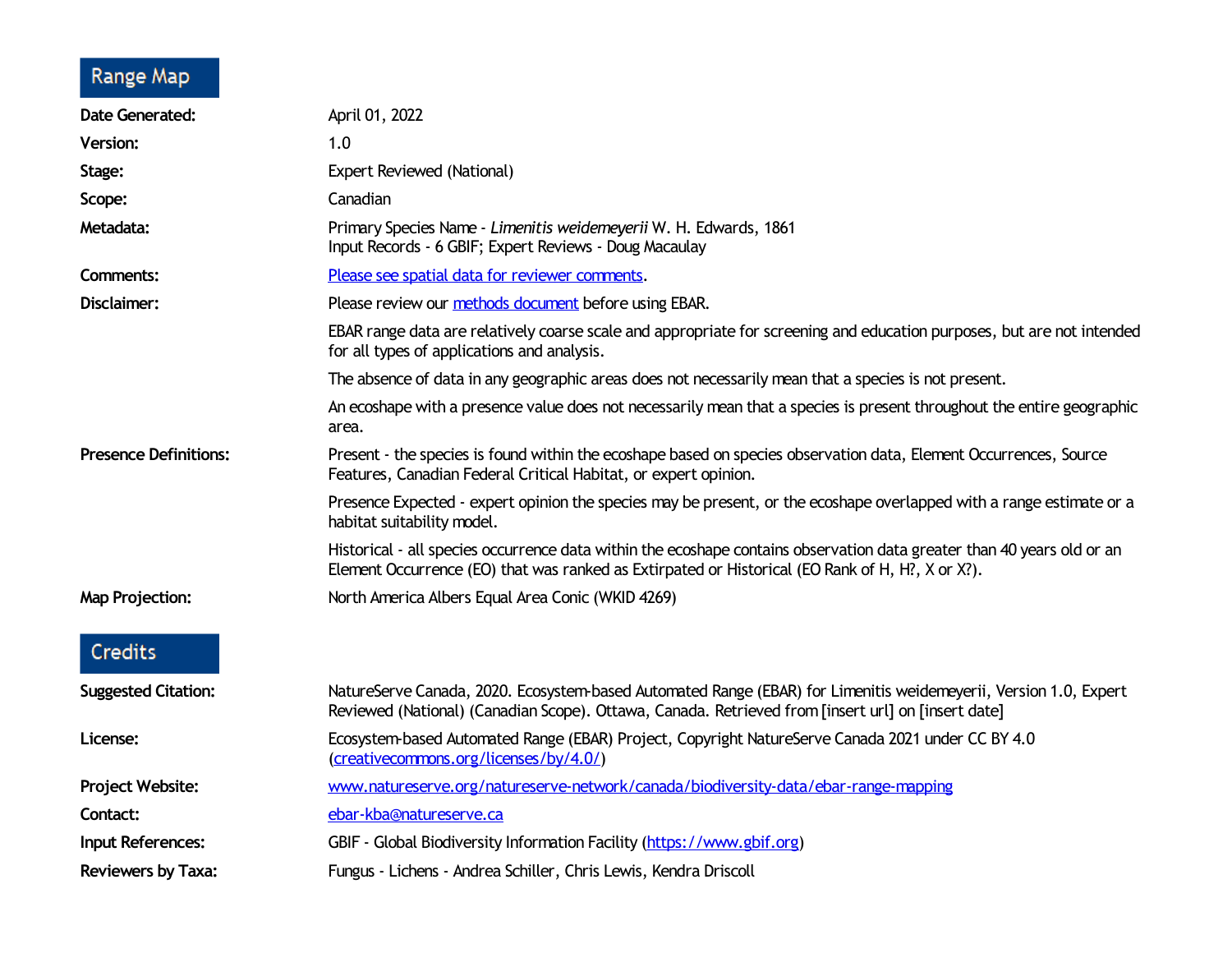Invertebrate Animal - Amphipods - Heather Proctor

Invertebrate Animal - Ants, Wasps, and Sawflies - James Glasier, David McCorquodale

Invertebrate Animal - Bee Flies - Joel Kits

Invertebrate Animal - Bumble Bees - COSEWIC, Rich Hatfield, Andrea Schuhmann, Beth Swartz, Elisha Mueller, Jennifer Selfridge, Mack Frantz, Mike Nelson, Nicole Gerjets, Syd Cannings, Terrell Hyde

Invertebrate Animal - Butterflies and Skippers - Taylor Davis, Mark Elderkin, Chris Friesen, Sylvain Giguere, Cary Hamel, Terrell Hyde, Jessica Petersen, Christian Schmidt, Stephanie Shepherd, Doug Macaulay, Eric Lamb, John Klymko

Invertebrate Animal - Caddisflies - Andrew Rasmussen, Eleanor Gaines, Kyle Johnson

Invertebrate Animal - Dragonflies and Damselflies - Taylor Davis, Allan Harris, John Klymko, Nathan Miller

Invertebrate Animal - Flower Flies or Hoverflies - Colin Jones, Jeff Skevington

Invertebrate Animal - Freshwater Mussels - Brian Metzke, Kevin Eliason, Robert Ellwanger

Invertebrate Animal - Giant Silkwormand Royal Moths - Richard Westwood

Invertebrate Animal - Grasshoppers - Chris Bomar, David Cuthrell, Terrell Hyde, Dan Johnson, Colin Jones, James Miskelly, Randi Mulder

Invertebrate Animal - Isopods - Heather Proctor

Invertebrate Animal - Mason Bees - Jeremy Siemers, Lusha Tronstad

Invertebrate Animal - Mayflies - Lukas Jacobus

Invertebrate Animal - Millipedes and Centipedes - Joel Gibson

Invertebrate Animal - Other Bees - Allan Harris

Invertebrate Animal - Other Beetles - David Cuthrell, Colin Jones

Invertebrate Animal - Other Flies and Keds - Joel Gibson

Invertebrate Animal - Other Insects - Joel Gibson, Colin Jones, Joel Kits

Invertebrate Animal - Other Moths - Mike Burrell, Taylor Davis, Joel Gibson, Daniel Hipes, Kyle Johnson, Colin Jones, John Klymko, Randi Mulder, Gregory Pohl, Christian Schmidt, Sarah Semmler, Robert Somes, Lusha Tronstad, Richard Westwood, Doug Macaulay

Invertebrate Animal - Papaipema Moths - Kyle Johnson, Gregory Pohl, Sarah Semmler

Invertebrate Animal - Robber Flies - Joel Gibson

Invertebrate Animal - Spiders and other Chelicerates - Allan Harris

Invertebrate Animal - Stoneflies - Suzanne Carrière, Boris Kondratieff

Invertebrate Animal - Terrestrial Snails - Annegret Nicolai

Invertebrate Animal - Tiger Beetles - John Acorn, Taylor Davis, David McCorquodale, Robert Somes